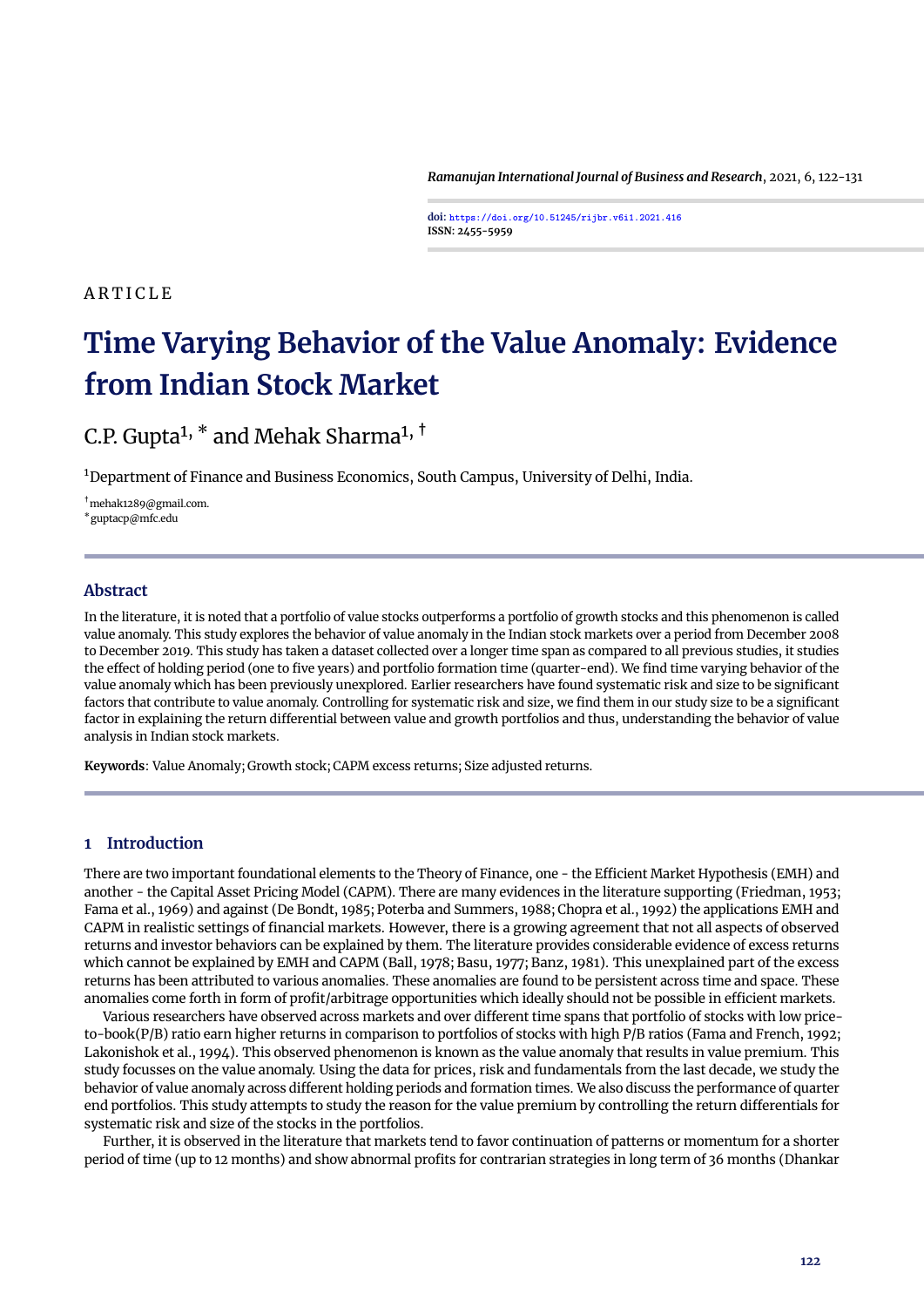[and Maheshwari,](#page-9-10) [2014\)](#page-9-10). Also, as value anomaly is often studied alongside contrarian strategies [\(Lakonishok et al.,](#page-9-9) [1994\)](#page-9-9), we have studied portfolios pertaining to five years so that the nature of the value anomaly with respect to holding time period can be studied as well.

We have also explored the impact of the timing of construction and holding period of these portfolios on value anomaly. One part of the literature follows the norm of calculating returns in June end, as followed by [\(Fama and French,](#page-9-8) [1992\)](#page-9-8). Other researchers argue for making portfolios and calculating returns to use September end [\(Agarwalla et al.,](#page-8-1) [2013-09\(05\)](#page-8-1). They claim that unlike stocks in the USA, Indian stocks have their financial year end in March and the Companies Act 2013 gives a period of holding annual general meeting within six months. Hence, the true effect of the financial information of a particular financial year ending by March 31 can be seen in prices by September. A similar argument is made by [\(Gregory](#page-9-11) [et al.,](#page-9-11) [2009\)](#page-9-11) for the UK market following the lead of [\(Agarwal and Taffler,](#page-8-2) [2008\)](#page-8-2) for the market. We check for performance of these portfolios across all quarter of the years i.e., March end, June end, September end and December end to provide a conclusive result for this debate.

To sum up, the primary objective of this study is to observe and to explain the time varying behavior of value anomaly in the Indian stock market. We set the following objectives: First, study the impact on return differential when the value portfolios and growth portfolios are constructed at the end of different quarters. Second, examine the impact of different holding periods of the portfolios on these return differentials. Third, explore whether controlling for systematic risk and size impacts these differential returns across portfolio formation dates and holding periods.

The rest of the paper is organized as follows. Section 2 presents a review of literature. Data and methodologies used are discussed in sections 3. Results and their discussion in context of literature are presented in section 4. Section 5 concludes this paper.

#### **2 Literature Review**

Academic interest and research relating to modeling of stock market behavior goes as back as early 1900s [\(Keynes,](#page-9-12) [1923\)](#page-9-12), [\(MacCauley,](#page-9-13) [1925\)](#page-9-13). It was eventually the simultaneous and independent works by [\(Treynor,](#page-9-14) [1961\)](#page-9-14) and [\(Sharpe,](#page-9-15) [1964\)](#page-9-15) on Capital Asset Pricing Model (CAPM) and works by [\(Fama,](#page-9-16) [1965\)](#page-9-16) and [\(Roberts,](#page-9-17) [1967\)](#page-9-17) on market efficiency that truly solidified the acceptance of Efficient Market Hypothesis (EMH) as the primary theory for explaining the behavior of stock markets. This belief only gained more strength in the upcoming time periods with further works by [\(Jensen,](#page-9-18) [1968;](#page-9-18) [Fama](#page-9-2) [et al.,](#page-9-2) [1969;](#page-9-2) [Fama,](#page-9-19) [1970;](#page-9-19) [Scholes,](#page-9-20) [1972;](#page-9-20) [Jensen,](#page-9-21) [1978\)](#page-9-21) providing further evidence for the hypothesis.

As widely held as the support for EMH was in the mid-1900s, there were a few studies that concluded results that were in departure from the stock price behavior as theorized by EMH. Significant works by [\(Ball,](#page-8-0) [1978;](#page-8-0) [Basu,](#page-9-6) [1977\)](#page-9-6) and [\(Banz,](#page-9-7) [1981\)](#page-9-7), all pointed out the inefficiencies in the market that afforded the investors the potential for making abnormal gains in the market. Ball catalogued the effects of an earnings announcement; Basu noted the outperformance of low P/E stocks vis-a-vis the high P/E stocks over the 1956-71 period and Banz famously concluded the superior performance of small firm vis-à-vis the large stocks on the New York Stock Exchange.

There was stream of studies in the late 1980s that all found some form of inefficiency in the market. [\(De Bondt,](#page-9-3) [1985\)](#page-9-3) found evidence of stock market overreaction, [\(Fama and French,](#page-9-22) [1988\)](#page-9-22) found large negative autocorrelations,[\(Poterba and](#page-9-4) [Summers,](#page-9-4) [1988\)](#page-9-4) showed positive autocorrelation over short periods and negative autocorrelation over longer horizons. These studies were augmented and supported by studies done by [\(Lo and MacKinlay,](#page-9-23) [1988\)](#page-9-23) and [\(Conrad and Kaul,](#page-9-24) [1988\)](#page-9-24) which rejected random walk and characterized the stochastic behavior of expected returns respectively. These studies found further support in research that criticized the market efficiency concept through variance bound methodologies [\(Shiller,](#page-9-25) [1981\)](#page-9-25).

However, it took the crash of 1987 for researchers to start taking these anomalies seriously. This accompanied with studies that concluded that information dissemination, consumption and processing had lags and unjustified returns big enough to point to market inefficiency [\(Cutler et al.,](#page-9-26) [1989\)](#page-9-26), [\(Eun and Shim,](#page-9-27) [1989\)](#page-9-27). It was also noted that the cost of information may have also been a factor in making the markets informationally inefficient [\(Grossman and Stiglitz,](#page-9-28) [1980\)](#page-9-28).

Further works of 1990s truly established the existence of these anomalies. Chopra et al. found evidence of overreaction in markets even after controlling for systematic risk and size [\(Chopra et al.,](#page-9-5) [1992\)](#page-9-5). [\(Jegadeesh and Titman,](#page-9-29) [1993\)](#page-9-29) found evidence of momentum strategies earning abnormal strategies. [\(Lakonishok et al.,](#page-9-9) [1994\)](#page-9-9) found evidence of value strategies yielding higher returns.

As the literature on existence of anomalies was developing, it was accompanied by research that was focused on finding the reason for the same. For our study, we focus primarily on the value anomaly i.e., stocks(portfolios) that have low price-to-book ratio outperform the stocks that have high price-to-book ratio. The price-to-book ratio had emerged as a major variable that was able to explain the cross section of returns significantly [\(Fama and French,](#page-9-8) [1992;](#page-9-8) [Lakonishok et al.,](#page-9-9) [1994\)](#page-9-9) in the early 1990s and yet the reason for the same could not be agreed upon by the researchers. One side of literature led by [\(Fama and French,](#page-9-8) [1992\)](#page-9-8), found it to be a proxy of risk and the other side led by [\(Lakonishok et al.,](#page-9-9) [1994\)](#page-9-9) argued that sub optimal behavior of investors and subsequent over and under reaction was the cause for the anomaly to exist.

Over and under reaction of the investors has arguably provided the biggest reason for criticism of EMH because in an efficient market persistent mispricing should not be able to exist under the laws of arbitrage. This long-term mispricing has evidence in the form of papers by [\(De Bondt,](#page-9-3) [1985\)](#page-9-3) and [\(Jegadeesh and Titman,](#page-9-29) [1993\)](#page-9-29), reporting divergence of prices from their fundamental values.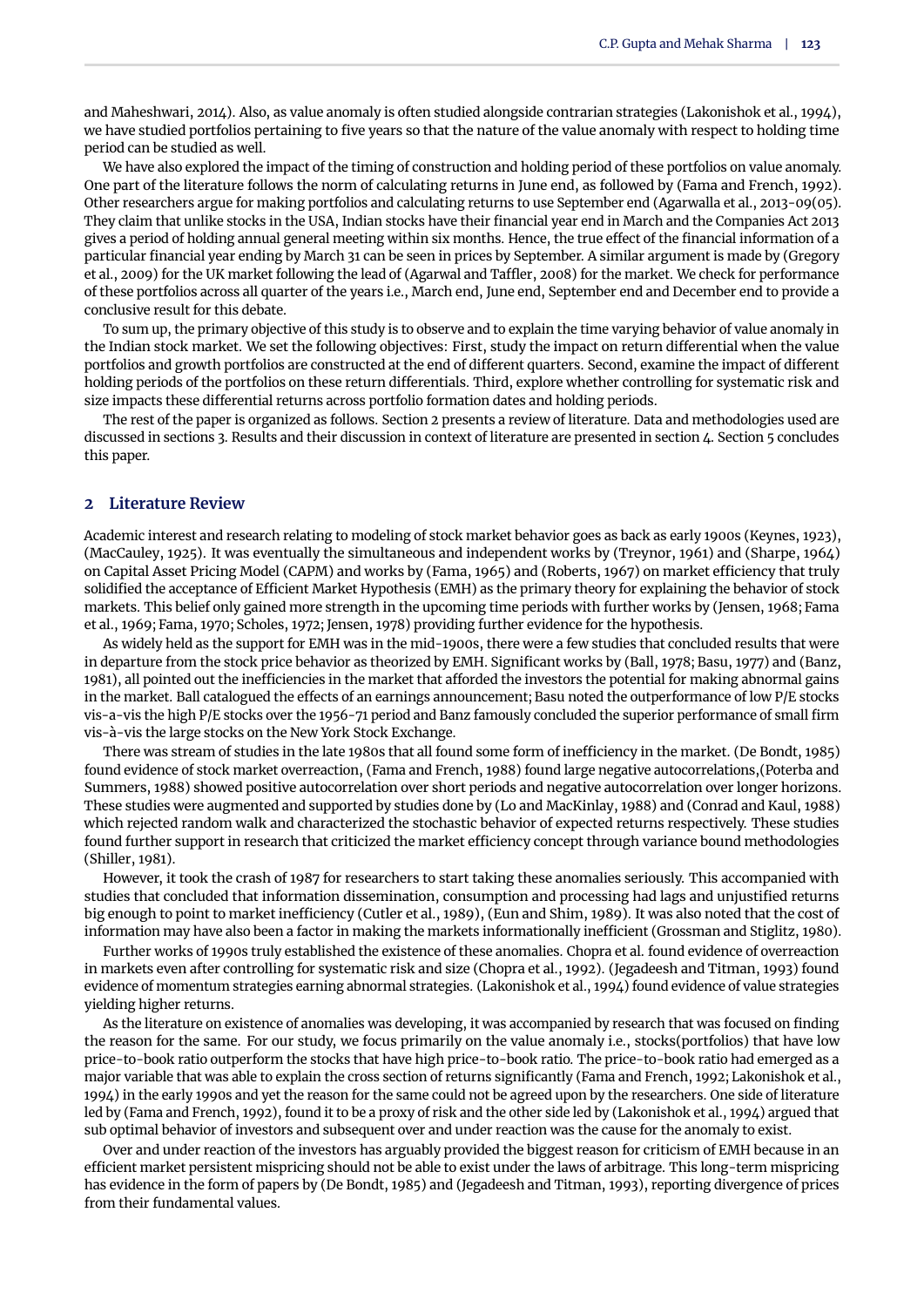Specifically, for at least the last half century, the value anomaly has been one of the most fruitful factors in terms of returns in comparison to other factors like size [\(Arnott et al.,](#page-8-3) [2020\)](#page-8-3) and still the source of this anomaly remains debated upon. As much as the reason has been in contest, recently the anomaly has also started facing heat for the lack of performance of value strategies especially in the last decade.

Research done for Indian markets indicates that the three-factor model is better at explaining the cross section of returns than the traditional CAPM [\(Bahl,](#page-8-4) [2006;](#page-8-4) [Connor and Sehgal,](#page-9-30) [2001\)](#page-9-30). Research by [\(Agarwalla et al.,](#page-8-1) [2013-09\(05\)](#page-8-1) also finds significant value returns but negative size returns in the Indian market. The work by [\(Paul and Karmakar,](#page-9-31) [2015\)](#page-9-31), however, finds no evidence for value strategies in the Indian markets but they hold their portfolio for relatively smaller time periods starting from a quarter of a year to the maximum time of 2 years.

In this paper, we seek to study and explain the behavior of the anomaly in the Indian context by building portfolios that are held for at least one year and up to a maximum of 5 years.

Most studies have focused on one year buy and hold returns, and favor the month of June for portfolio formation. This ignores the effect of larger holding periods and portfolios formed at the end of months apart from June. This study aims to fulfill these two gaps in the literature. We form portfolios at the end of each month and calculate returns for relatively longer time period of up to five years. This allows us to explore the nature of the value anomaly for different portfolio start dates and holding periods, which erstwhile has remained untouched in the studies done on the Indian markets.

In addition, we adjust portfolio returns for risk and size across all time domains, and offer a unique perspective into the behavior of the anomaly. Thus, this study makes several novel contributions to the literature on value anomaly and especially studies done on the Indian markets.

# **3 Data and methodology**

Data for 1,543 stocks from CMIE prowess form the sample for this study. For these stocks, month end data comprising stock price, price to book multiple and market capitalization(size) was collected for the period of December 2008- December 2019. For purpose of our study, we calculate returns using the following formula -

$$
R_{t+1} = \frac{P_{t+1} - P_t}{P_t} \tag{1}
$$

Where,  $R_{t+1}$  is Return for the period t+1 and  $P_t$  and  $P_{t+1}$  are prices at time periods t and t+1 respectively. In the same manner, returns are calculated for portfolios.

Portfolios are made at the quarter-end of every quarter starting December 2008. The last five-year-holding period portfolio is made on December 2014 and the return on is calculated for the 5-year period ending at December 2019. We have calculated for the other portfolios in a similar fashion.

The stocks are sorted into growth and value stocks on the basis of their P/B multiple (descending order) and stocks with high P/B are classified as growth stocks and stocks with low P/B are classified as value stocks. Hence, the top decile with the highest P/B form the equi-weighted growth portfolio and the stocks with lowest P/B are in the bottom decile which form the equi-weighted value portfolio at all formation dates with 154 stocks in each portfolio of value and growth. (Table 1 shows the number of portfolios for each holding period and their time of formation).

**Table 1.** Summary of number of portfolios for different holding periods and formation dates

| Portfolio Holding Period and Formation dates |            |            |            |            |            |  |  |
|----------------------------------------------|------------|------------|------------|------------|------------|--|--|
|                                              | 1 Year     | 2 Year     | 3 Year     | ∆ Year     | 5 Year     |  |  |
| <b>First Portfolio Formation Date</b>        | 31/12/2008 | 31/12/2008 | 31/12/2008 | 31/12/2008 | 31/12/2008 |  |  |
| Last Portfolio Formation Date                | 31/12/2018 | 31/12/2017 | 31/12/2016 | 31/12/2015 | 31/12/2014 |  |  |
| Number of portfolios                         | 121        | 109        | 97         | 85         | 73         |  |  |

For every holding period, we test whether there is a significant outperformance of one portfolio over the other, across portfolio formation dates.

Welch's t-test was used to ascertain whether the portfolio returns were statistically different. This adaptation of Students' t-test does away with the assumption of homoscedasticity of the samples. The corresponding p-value for the Welch's t-statistic has been calculated and reported in this paper.

It has been argued that the value premium arises due to the inherent risk in the value stocks and it is only a reward for taking such higher risk [\(Fama and French,](#page-9-8) [1992\)](#page-9-8). To explore this hypothesis, we form new value portfolios and growth portfolios after controlling for systematic risk. For this, first we calculate Beta of each stock using the following Single index Model by using 3-year monthly data of the stock returns.

$$
R_i = \alpha + \beta R_m + \varepsilon_i \tag{2}
$$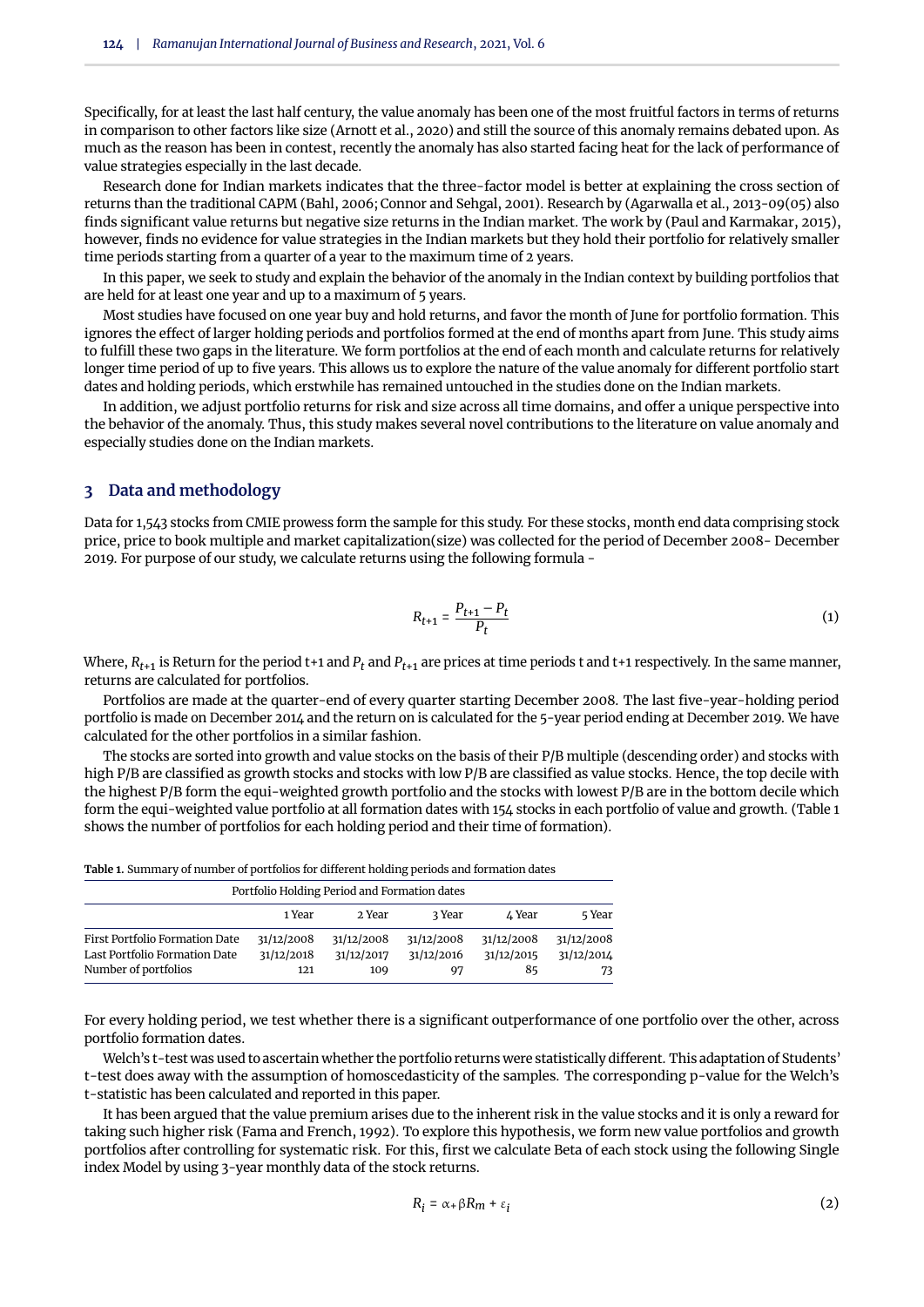Once the beta is estimated, we calculate expected return for a stock using CAPM–

$$
E(R_{it}) = R_{ft} + \beta * (R_{mt} - R_{ft})
$$
\n(3)

Where *E*(*Rit*) is the expected return for the *i th* stock at time t, *<sup>R</sup>ft* is the Risk-free rate at period t, which is yield on Government of India Bonds for the maturity matching with the holding period of the portfolio constructed, and Rmt is the rate of return of the market, proxied by BSE500 Index.

The difference of the actual return and the expected return is defined as the excess return. Value portfolios and growth portfolios are formed as discussed earlier with these excess returns, thereby controlling for the effect of systematic risk.

Literature also considers the relationship between size and the value anomaly [\(Loughran,](#page-9-32) [1997\)](#page-9-32). We observe that in our data, value portfolios are dominated by small size<sup>[1](#page-0-0)</sup> stocks (53% of portfolio) whereas growth portfolios are dominated by large size stocks (62% of portfolio).

After controlling for systematic risk, this study also controls for the size effect while calculating excess returns. The stocks were sorted on the basis of their size (in a descending order) in deciles and average returns for each decile were calculated. So, size adjusted returns are given by -

$$
R_{sa} = R_{it}^* - \overline{R}_d \tag{4}
$$

Where, *Rsa* is the size adjusted return of the stock, *Rit*∗ is the excess return of the stock estimated using CAPM and *R<sup>d</sup>* is the average return of the size decile that the stock belongs to.

#### **4 Results and Discussions**

This section is divided into three sub-sections. The first sub-section focusses on raw value-growth portfolio return differentials, followed by differentials controlled for systematic risk in sub-section 2, and finally, with a further control for size in sub-section 3.

#### **4.1 Raw Returns**

For the purpose of this study, 121 - one year holding period, 109 - two year holding period, 97 - three year holding period, 85 - four year holding period and 73 - five year holding period portfolios were constructed. It is observed that as the portfolio holding period increases, the relative proportion of portfolios displaying significant return differential between growth portfolios and value portfolios decreases. 62% of the one year holding portfolios have a significant return differential that falls down across the holding periods to almost 33% for the four-year holding periods, followed by a surge up to 40% in the five-year holding period.

The proportion of significant return differential portfolios where value portfolios outperform growth portfolios increases as we move from a one year holding period portfolio to a five-year holding period portfolio. The portfolios where value portfolios outperforms growth portfolios forms 46% of the significant return differential portfolios for the one year holding period and increases up to 86% for the five-year holding period. The one year holding period emerges as the worst performing time period for value portfolios. These portfolios see a minor dip in percentages for the three-year holding period but recover for four- and five-year holding periods. (See [Table 2,](#page-3-0) [Figure 1\(](#page-4-0)a)).

| <b>racie al cammary cautotics of portfolios of an homanis periods</b> |                          |        |        |        |        |  |  |
|-----------------------------------------------------------------------|--------------------------|--------|--------|--------|--------|--|--|
| Portfolio Statistics (Raw Returns)                                    | Portfolio Holding Period |        |        |        |        |  |  |
|                                                                       | 1 Year                   | 2 Year | 3 Year | ∆ Year | 5 Year |  |  |
| Number of Portfolios                                                  | 121                      | 109    | 97     | 85     | 73     |  |  |
| Number of portfolios with significant return differential             | 75                       | 59     | 40     | 28     | 29     |  |  |
| Percentage of Significant Portfolios                                  | 61.98%                   | 54.13% | 41.24% | 32.94% | 39.73% |  |  |
| Significant-value                                                     | 35                       | 34     | 22     | 22     | 25     |  |  |
| Significant-growth                                                    | 40                       | 25     | 18     | 6      | 4      |  |  |
| Significant-value %                                                   | 46.67%                   | 57.63% | 55.00% | 78.57% | 86.21% |  |  |
| Significant-growth %                                                  | 53.33%                   | 42.37% | 45.00% | 21.43% | 13.79% |  |  |

<span id="page-3-0"></span>**Table 2.** Summary statistics of portfolios of all holding periods

As the holding period increases, even though the number of cases where the value - growth return differential exists comes down, the proportion of cases where the value anomaly exists increases. Studies looking at short holding periods may find evidence both for and against the value anomaly, but longer holding periods provide stronger support to the value anomaly. Holding period thus seems to play a role in determining the strength of the anomaly.

As mentioned previously, we focus specifically on quarter end portfolios, the details of portfolio formation month,

1 Size is measured using Market Capitalization.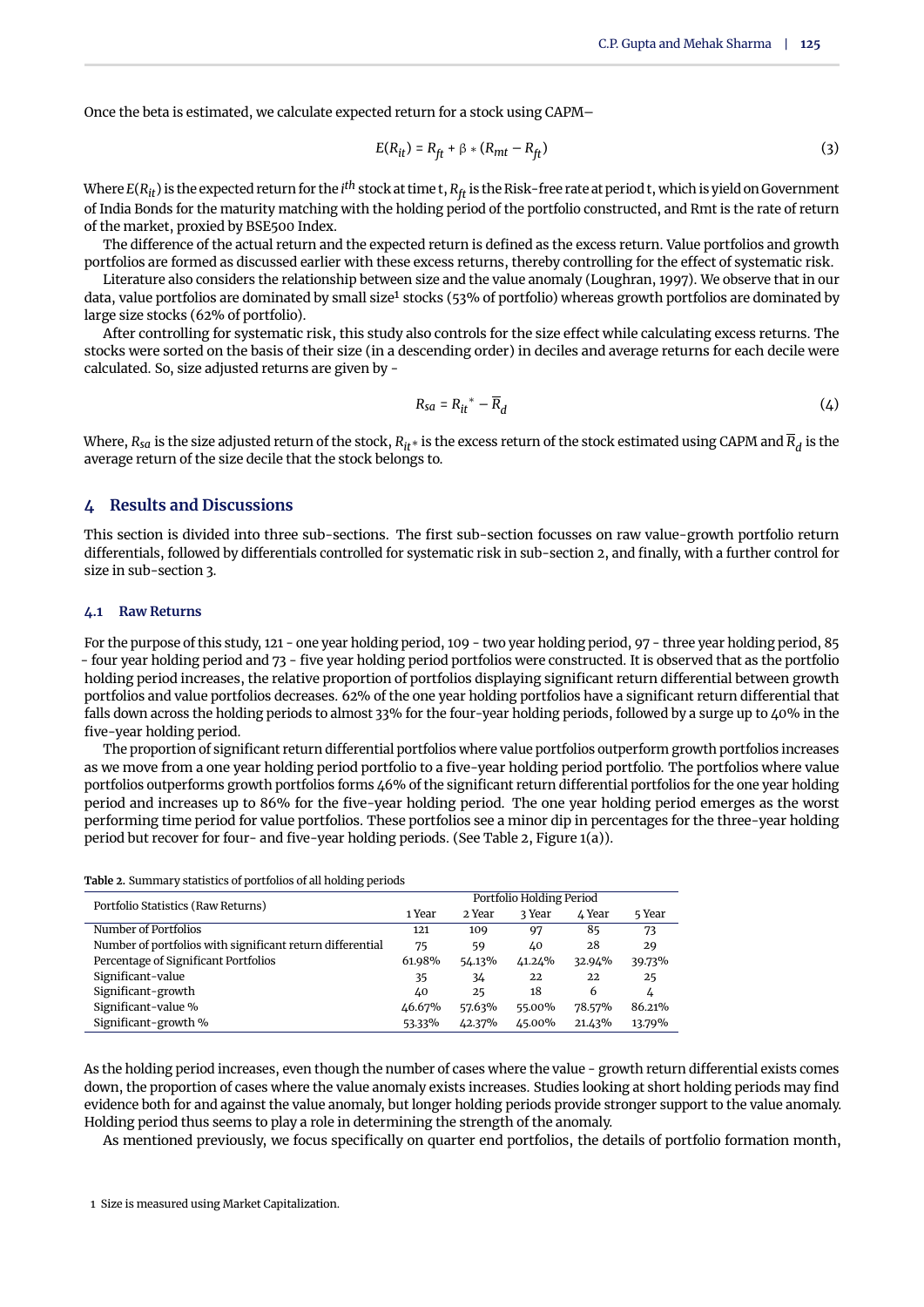holding period and return differential is presented only for quarterly portfolios in Table 3. As can be seen in Table 3, value portfolios formed from December 2012 to the first quarter of 2016, have consistently outperformed growth portfolios. The year 2013 was especially interesting to study as value portfolios formed in that year, across holding periods, outperformed growth portfolios. The reason could be the slow down experienced by the Indian economy in the first half of 2012-2013 with the growth rate at 5.4%, a decline from 7.3% in the first half of [2](#page-0-0)011-2012<sup>2</sup>.

After a brief dry spell in the middle part of 2014, the value portfolios were back on track of superior performance albeit for only portfolios with shorter holding period of 1-2 years till March 2016. We can see that post March 2016, the value portfolios all but vanish from portfolios with significant return differentials and growth portfolios outperform value portfolios.

It is also interesting to note that out of all quarter ends, value portfolios formed in December end and March end consistently do better than portfolios formed in the rest quarter ends, across almost all holding periods. India follows an April-March financial year and typically academicians have focused on June end portfolios or September end portfolios. They choose amongst these two by choosing a three month or six-month period, after the financial year closing, to account for dissemination of all financial data regarding previous financial year. Our observations suggest that the value anomaly is stronger for December portfolios in comparison to June and September [\(Figure 1\(](#page-4-0)c)). It can be argued that the number of portfolios exhibiting significant return differential during the months of June and September is lower because of the attention given to these months by the academics and consequent activity of informed traders in the Indian stock markets as the companies come out with the declaration of their annual financial results.

<span id="page-4-0"></span>

**(a)** Proportion of significant growth portfolios and value portfolios across holding periods



**(b)** Proportion of significant growth portfolios and value portfolios across holding periods

Proportion of Significant Portfolios of All Holding Periods







**(d)** Proportion of significant growth portfolios and value portfolios across holding periods

**Figure 1.** Portfolios across holding periods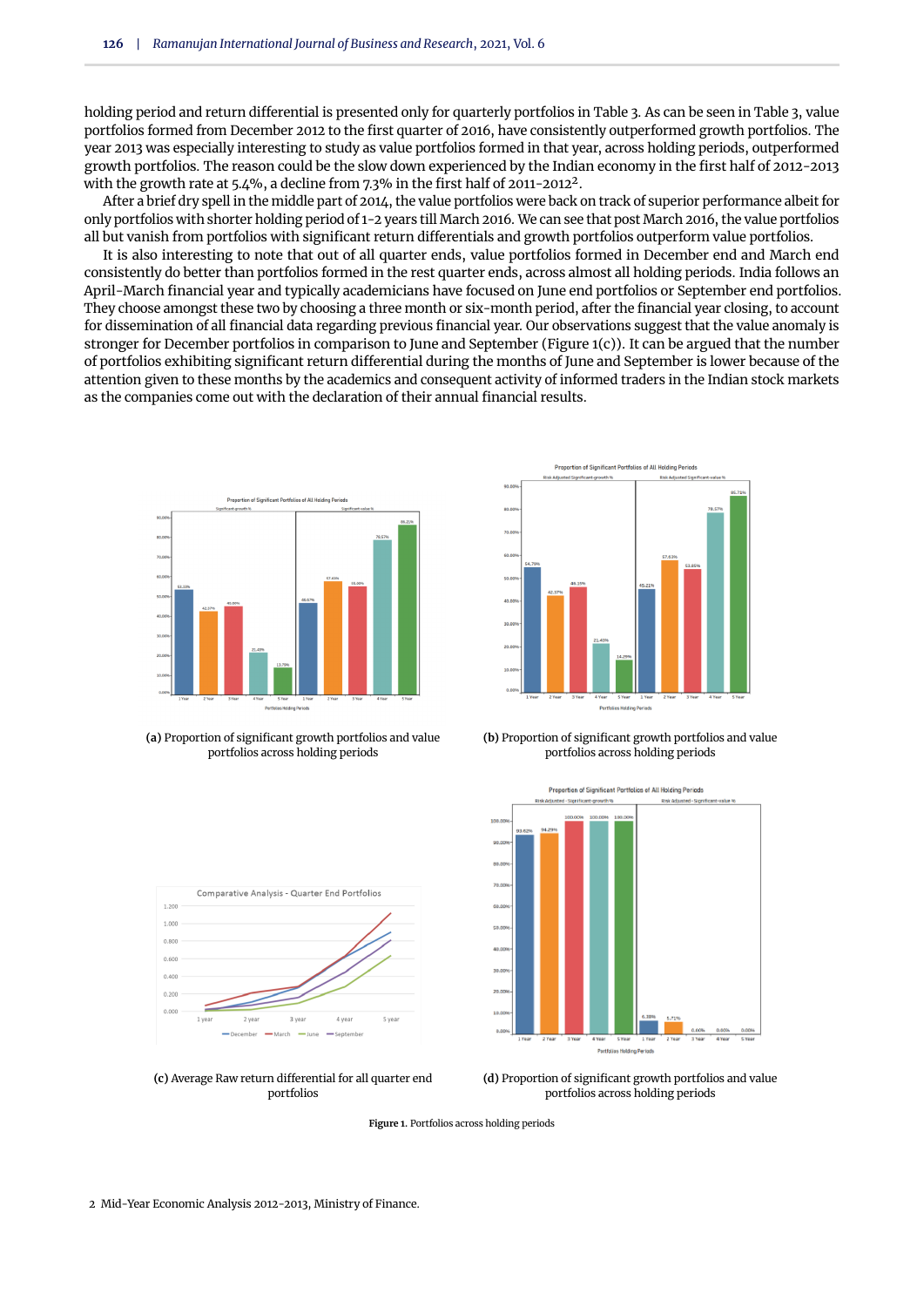| Differential Return for Holding Period<br>Portfolio Formation Dates (Quarterly) |          |          |          |          |          |  |
|---------------------------------------------------------------------------------|----------|----------|----------|----------|----------|--|
|                                                                                 | 1 Year   | 2 Year   | 3 Year   | 4 Year   | $5$ Year |  |
| Mar-09                                                                          | $0.67*$  | $0.69*$  | 0.36     | 0.23     | 0.81     |  |
| Jun-09                                                                          | $0.31*$  | 0.13     | 0.06     | $-0.23$  | 0.39     |  |
| $Sep-09$                                                                        | $0.20*$  | 0.17     | 0.11     | 0.07     | 1.23     |  |
| $Dec-09$                                                                        | 0.11     | 0.14     | 0.04     | 0.16     | 0.99     |  |
| Mar-10                                                                          | $-0.11$  | $-0.16$  | $-0.20$  | 0.11     | 1.39     |  |
| $Jun-10$                                                                        | $-0.18*$ | $-0.14$  | $-0.28*$ | 0.00     | 0.08     |  |
| $Sep-10$                                                                        | $-0.03$  | $-0.14$  | $-0.25*$ | 0.43     | 0.95     |  |
| $Dec-10$                                                                        | $-0.12*$ | $-0.18*$ | $-0.15$  | 0.48     | 1.38     |  |
| $Mar-11$                                                                        | $-0.12*$ | $-0.18*$ | 0.00     | 0.32     | 1.04     |  |
| Jun-11                                                                          | $-0.08$  | $-0.23*$ | 0.03     | $-0.18$  | 0.61     |  |
| $Sep-11$                                                                        | $-0.08$  | $-0.22*$ | $-0.01$  | 0.12     | 0.79     |  |
| $Dec-11$                                                                        | $-0.06$  | $-0.12$  | 0.04     | $0.81*$  | $1.11*$  |  |
| $Mar-12$                                                                        | $-0.17*$ | $-0.30*$ | $-0.46*$ | 0.44     | $1.31*$  |  |
| $Jun-12$                                                                        | $-0.20*$ | 0.02     | $-0.12$  | 0.62     | $1.30*$  |  |
| $Sep-12$                                                                        | $-0.18*$ | $-0.08$  | $-0.13$  | 0.34     | 0.71     |  |
| $Dec-12$                                                                        | $-0.25*$ | $-0.17$  | $0.66*$  | $0.57*$  | $1.23*$  |  |
| $Mar-13$                                                                        | $-0.23*$ | $-0.28$  | 0.25     | $0.96*$  | $1.21*$  |  |
| Jun-13                                                                          | $0.56*$  | 0.22     | $0.89*$  | $1.56*$  | $1.63*$  |  |
| $Sep-13$                                                                        | $0.70*$  | $0.56*$  | $1.36*$  | $2.33*$  | $1.56*$  |  |
| $Dec-13$                                                                        | $0.27*$  | $0.83*$  | $1.14*$  | $2.41*$  | $1.08*$  |  |
| $Mar-14$                                                                        | 0.09     | $0.89*$  | $1.40*$  | $1.86*$  | $0.96*$  |  |
| Jun-14                                                                          | $-0.44*$ | $-0.11$  | 0.15     | 0.29     | $-0.19$  |  |
| $Sep-14$                                                                        | $-0.23*$ | 0.15     | 0.33     | 0.09     | $-0.37$  |  |
| $Dec-14$                                                                        | $0.22*$  | $0.42*$  | $0.78*$  | 0.20     | $-0.37*$ |  |
| $Mar-15$                                                                        | $0.25*$  | $0.81*$  | $0.79*$  | $0.48*$  |          |  |
| Jun- $15$                                                                       | $0.23*$  | $0.41*$  | 0.24     | $-0.11$  |          |  |
| $Sep-15$                                                                        | $0.17*$  | $0.44*$  | 0.19     | $-0.26*$ |          |  |
| $Dec-15$                                                                        | $0.14*$  | $0.41*$  | $-0.01$  | $-0.31*$ |          |  |
| $Mar-16$                                                                        | $0.35*$  | $0.45*$  | $0.12\,$ |          |          |  |
| Jun- $16$                                                                       | 0.11     | 0.05     | $-0.21$  |          |          |  |
| $Sep-16$                                                                        | 0.05     | 0.00     | $-0.32*$ |          |          |  |
| $Dec-16$                                                                        | $0.24*$  | $-0.08$  | $-0.34*$ |          |          |  |
| $Mar-17$                                                                        | $0.01\,$ | $-0.04$  |          |          |          |  |
| $Jun-17$                                                                        | $-0.10$  | $-0.16$  |          |          |          |  |
| $Sep-17$                                                                        | $-0.07$  | $-0.23*$ |          |          |          |  |
| $Dec-17$                                                                        | $-0.15*$ | $-0.27*$ |          |          |          |  |
| $Mar-18$                                                                        | $-0.07$  |          |          |          |          |  |
| Jun-18                                                                          | $-0.13$  |          |          |          |          |  |
| $Sep-18$                                                                        | $-0.30*$ |          |          |          |          |  |
| $Dec-18$                                                                        | $-0.37*$ |          |          |          |          |  |

**Table 3.** Value & Growth portfolio raw returns Differential

"\*" - indicates t-test is significant at 5% and null hypothesis of no difference in average returns is rejected. A positive number represents value portfolio outperforming growth portfolio and a negative number represents growth portfolio outperforming value portfolio.

#### **4.2 Risk Adjusted returns**

We observe that post controlling for risk, the pattern of number of portfolios with significant return differentials declining with percentage of value significant portfolios increasing, holds as before. Almost 60 % of 1 year holding portfolios show significant differential and out of these portfolios, the value portfolios form 45%. The percentage of significant portfolios goes on to decrease to 38% and value portfolios form 85% of these portfolios for 5 year holding period. [\(Table 4,](#page-5-0) [Figure](#page-4-0)  $1(b)$  $1(b)$ ).

<span id="page-5-0"></span>**Table 4.** Summary statistics of risk adjusted portfolios for all holding periods

|                                                           |        | Portfolio Holding Period |         |         |         |  |  |
|-----------------------------------------------------------|--------|--------------------------|---------|---------|---------|--|--|
| Portfolio Statistics (Risk Adjusted Returns)              | 1 year | 2 years                  | 3 years | 4 years | 5 years |  |  |
| Number of Portfolios                                      | 121    | 109                      | 97      | 85      | 73      |  |  |
| Number of portfolios with significant return differential | 73     | 59                       | 39      | 28      | 28      |  |  |
| Percentage of Significant Portfolios                      | 60.33% | 54.13%                   | 40.21%  | 32.94%  | 38.36%  |  |  |
| Significant-value                                         | 33     | 34                       | 21      | 22      | 24      |  |  |
| Significant-growth                                        | 40     | 25                       | 18      | 6       | 4       |  |  |
| Significant-value %                                       | 45.21% | 57.63%                   | 53.85%  | 78.57%  | 85.71%  |  |  |
| Significant-growth %                                      | 54.79% | 42.37%                   | 46.15%  | 21.43%  | 14.29%  |  |  |

Similar to raw return results, there is an inverse relationship between percentages of significant portfolios and value significant portfolios as the holding period goes from 1 to 5 years.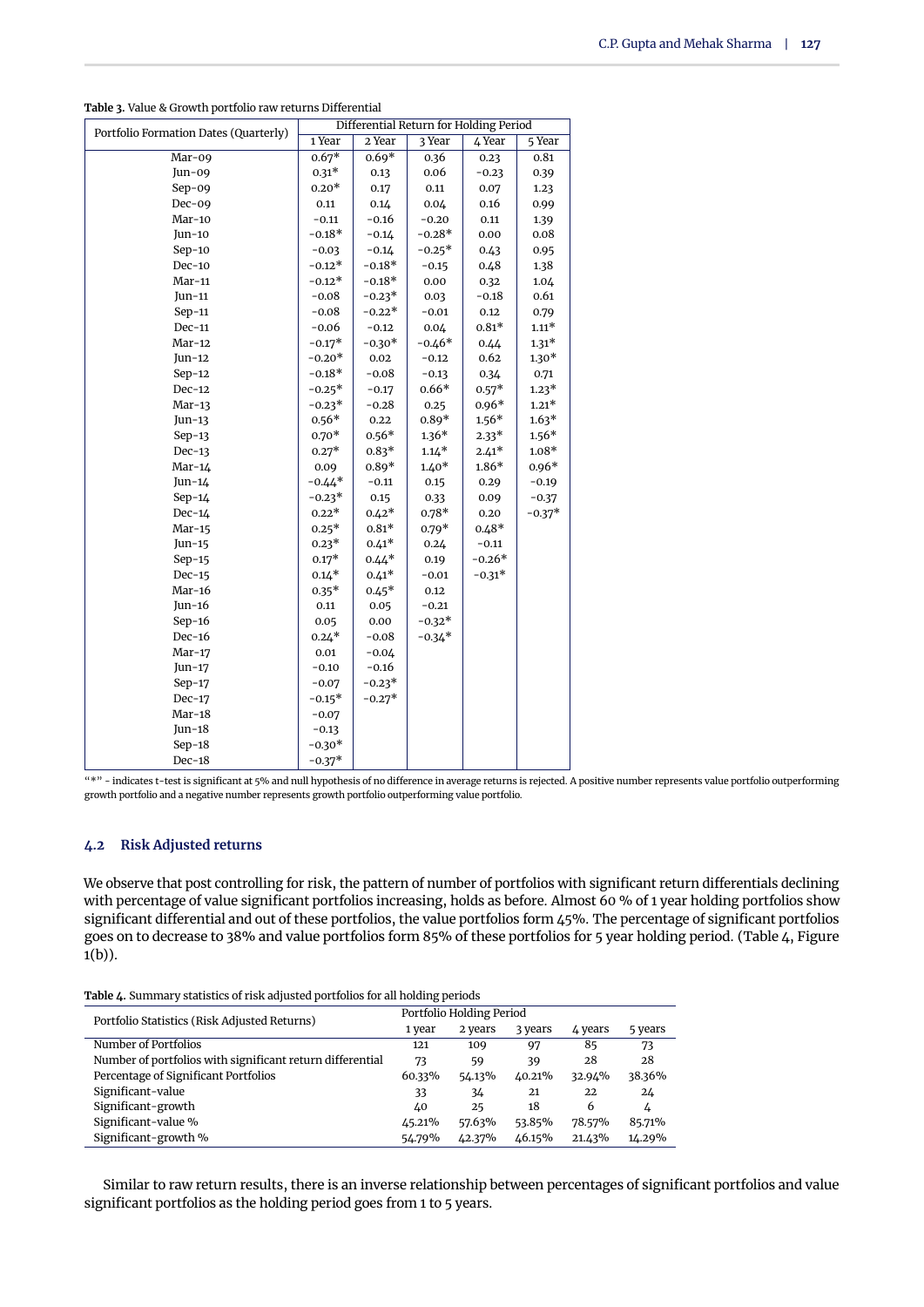These results indicate that systematic risk does not explain the value anomaly, as still exists after controlling for systematic risk. Holding period is again an important factor, as percentage of value portfolios outperforming growth portfolios increase as holding periods increase from one year to five.

The comparison of quarter end formed portfolio returns paint a picture similar to that of raw returns. For the one year holding period, portfolios formed in December end show more support for the value anomaly as compared to those formed at other quarter ends.

A possible explanation for this December bias remains the same. Portfolios made in June or September do not provide as much support to the value anomaly [\(Table 5\)](#page-6-0).

| Portfolio Formation Dates (Quarterly)                                                                                   | Differential Return for Holding Period |          |          |          |          |  |  |  |
|-------------------------------------------------------------------------------------------------------------------------|----------------------------------------|----------|----------|----------|----------|--|--|--|
|                                                                                                                         | 1 year                                 | 2 years  | 3 years  | 4 years  | 5 years  |  |  |  |
| Mar-09                                                                                                                  | $0.56*$                                | $0.70*$  | 0.28     | 0.14     | 0.69     |  |  |  |
| Jun-09                                                                                                                  | $0.29*$                                | 0.13     | 0.05     | $-0.24$  | 0.35     |  |  |  |
| $Sep-09$                                                                                                                | $0.19*$                                | 0.18     | 0.11     | 0.08     | 1.23     |  |  |  |
| $Dec-09$                                                                                                                | 0.11                                   | 0.14     | 0.04     | 0.16     | 0.99     |  |  |  |
| $Mar-10$                                                                                                                | $-0.11$                                | $-0.16$  | $-0.20$  | 0.11     | 1.39     |  |  |  |
| Jun-10                                                                                                                  | $-0.18*$                               | $-0.14$  | $-0.28*$ | 0.00     | 0.09     |  |  |  |
| $Sep-10$                                                                                                                | $-0.03$                                | $-0.14$  | $-0.25*$ | 0.43     | 0.95     |  |  |  |
| $Dec-10$                                                                                                                | $-0.13*$                               | $-0.19*$ | $-0.16$  | 0.48     | 1.38     |  |  |  |
| Mar-11                                                                                                                  | $-0.12*$                               | $-0.18*$ | 0.00     | 0.31     | 1.04     |  |  |  |
| $Jun-11$                                                                                                                | $-0.08$                                | $-0.22*$ | 0.03     | $-0.19$  | 0.61     |  |  |  |
| $Sep-11$                                                                                                                | $-0.08$                                | $-0.22*$ | $-0.01$  | 0.11     | 0.79     |  |  |  |
| $Dec-11$                                                                                                                | $-0.06$                                | $-0.11$  | 0.03     | $0.80*$  | $1.10*$  |  |  |  |
| $Mar-12$                                                                                                                | $-0.17*$                               | $-0.30*$ | $-0.47*$ | 0.44     | $1.30*$  |  |  |  |
| $Jun-12$                                                                                                                | $-0.20*$                               | 0.03     | $-0.15$  | 0.59     | $1.26*$  |  |  |  |
| $Sep-12$                                                                                                                | $-0.17*$                               | $-0.07$  | $-0.16$  | 0.30     | 0.65     |  |  |  |
| $Dec-12$                                                                                                                | $-0.25*$                               | -0.16    | $0.65*$  | $0.56*$  | $1.20*$  |  |  |  |
| $Mar-13$                                                                                                                | $-0.23*$                               | $-0.28$  | 0.25     | $0.96*$  | $1.21*$  |  |  |  |
| $Jun-13$                                                                                                                | $0.57*$                                | 0.21     | $0.91*$  | $1.59*$  | $1.66*$  |  |  |  |
| $Sep-13$                                                                                                                | $0.73*$                                | $0.54*$  | $1.40*$  | $2.37*$  | $1.61*$  |  |  |  |
| $Dec-13$                                                                                                                | $0.28*$                                | $0.82*$  | $1.15*$  | $2.44*$  | $1.10*$  |  |  |  |
| $Mar-14$                                                                                                                | 0.09                                   | $0.88*$  | $1.41*$  | $1.87*$  | $0.97*$  |  |  |  |
| $Jun-14$                                                                                                                | $-0.44*$                               | $-0.12$  | 0.16     | 0.30     | $-0.18$  |  |  |  |
| $Sep-14$                                                                                                                | $-0.23*$                               | 0.14     | 0.33     | 0.09     | $-0.36$  |  |  |  |
| $Dec-14$                                                                                                                | $0.22*$                                | $0.42*$  | $0.79*$  | 0.20     | $-0.37*$ |  |  |  |
| $Mar-15$                                                                                                                | $0.26*$                                | $0.81*$  | $0.79*$  | $0.48*$  |          |  |  |  |
| $Jun-15$                                                                                                                | $0.24*$                                | $0.42*$  | 0.23     | $-0.12$  |          |  |  |  |
| $Sep-15$                                                                                                                | $0.17*$                                | $0.45*$  | 0.17     | $-0.27*$ |          |  |  |  |
| $Dec-15$                                                                                                                | $0.15*$                                | $0.43*$  | $-0.02$  | $-0.33*$ |          |  |  |  |
| $Mar-16$                                                                                                                | $0.34*$                                | $0.46*$  | 0.09     |          |          |  |  |  |
| Jun- $16$                                                                                                               | 0.09                                   | 0.07     | $-0.24$  |          |          |  |  |  |
| $Sep-16$                                                                                                                | 0.05                                   | 0.01     | $-0.32*$ |          |          |  |  |  |
| $Dec-16$                                                                                                                | $0.22*$                                | $-0.07$  | $-0.36*$ |          |          |  |  |  |
| $Mar-17$                                                                                                                | 0.00                                   | $-0.03$  |          |          |          |  |  |  |
| $Jun-17$                                                                                                                | $-0.11*$                               | $-0.13$  |          |          |          |  |  |  |
| $Sep-17$                                                                                                                | $-0.07$                                | $-0.22*$ |          |          |          |  |  |  |
| $Dec-17$                                                                                                                | $-0.14*$                               | $-0.26*$ |          |          |          |  |  |  |
| $Mar-18$                                                                                                                | $-0.07$                                |          |          |          |          |  |  |  |
| $Jun-18$                                                                                                                | $-0.13$                                |          |          |          |          |  |  |  |
| $Sep-18$                                                                                                                | $-0.29*$                               |          |          |          |          |  |  |  |
| $Dec-18$                                                                                                                | $-0.37*$                               |          |          |          |          |  |  |  |
| $(44)$ -indicates t-test is significant at $5\%$ and pull hypothesis of no difference in average returns is rejected. A |                                        |          |          |          |          |  |  |  |

<span id="page-6-0"></span>**Table 5.** Value & Growth portfolio risk adjusted differential return

hypothesis of no difference in average returns is rejected. A positive number represents value portfolio outperforming growth portfolio and a negative number represents growth portfolio outperforming value portfolio.

#### **4.3 Risk and Size adjusted returns**

For the purpose of our study, we treat the stocks in the top three percentiles (of descending order size sort) as 'large' stocks and the bottom three deciles as 'small' stocks. We find that all value portfolios are comprised of at least 53% small stocks and all growth portfolios are comprised of at least 62% large stocks. Keeping this in mind, we discuss the results found for portfolios adjusted for risk and size. Unlike the adjustment for risk which arguably had negligible effect on the performance of portfolios, we find that once the portfolios have been adjusted for size as well, the value premium all but vanishes.

Portfolios with significant return differential hover around  $\Delta\Delta\%$  for holding period up till 3 years and then decline to 36% for 4 year holding period and further to 24% in 5 year holding period. Value premium is only earned by 7 portfolios in total and even that vanishes as the holding period goes beyond 3 years. Interestingly enough, 4 out of 5 portfolios with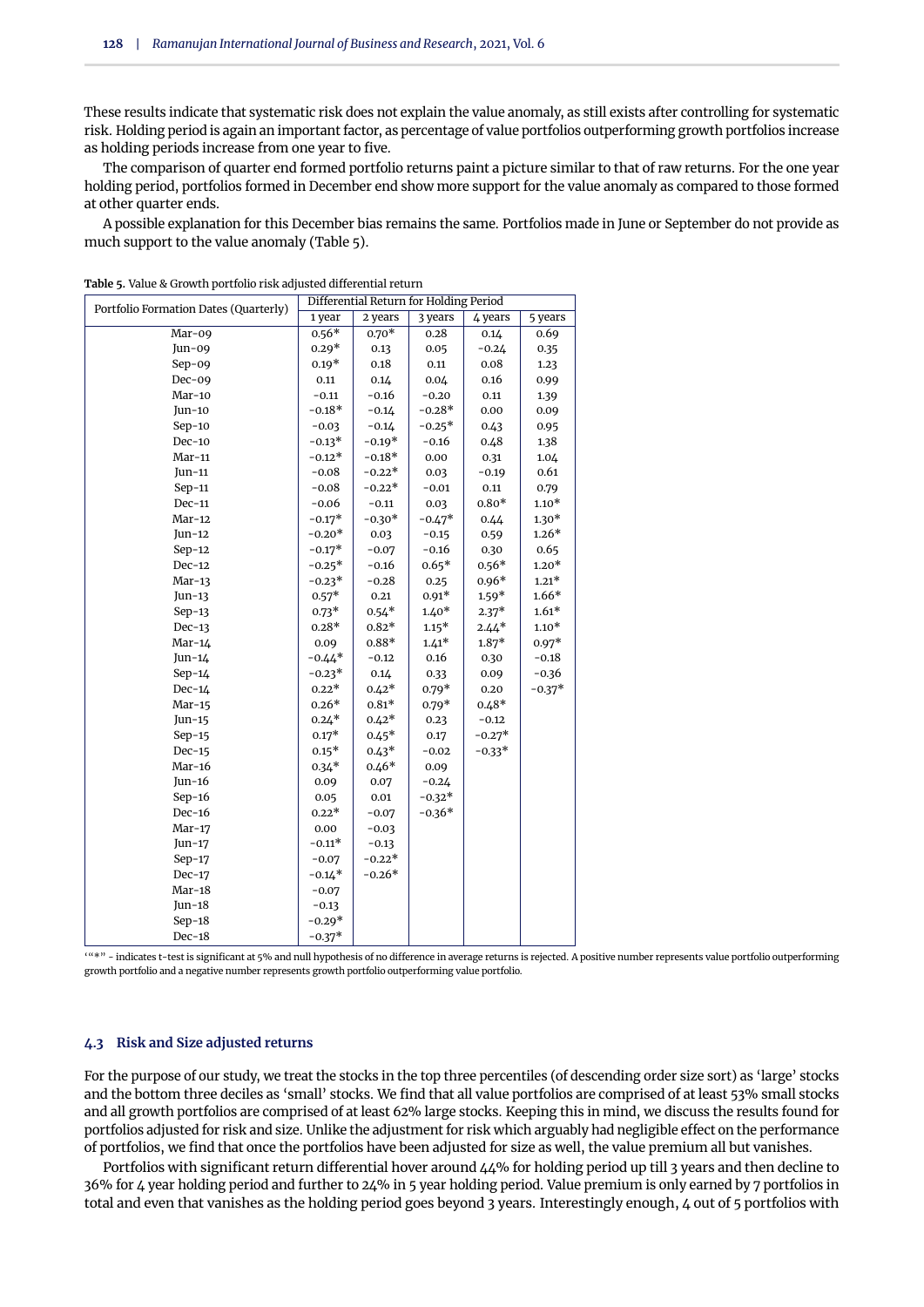value premium were formed in late 2013, a time period that we have established as being extremely good for value strategy [\(Table 6,](#page-7-0) [Figure 1\(](#page-4-0)d)).

<span id="page-7-0"></span>

| Table 6. Summary statistics of risk and size adjusted portfolios for all holding periods |                          |        |          |          |          |  |  |
|------------------------------------------------------------------------------------------|--------------------------|--------|----------|----------|----------|--|--|
| Portfolio Statistics (Risk and Size adjusted returns)                                    | Portfolio Holding Period |        |          |          |          |  |  |
|                                                                                          | 1 Year                   | 2 Year | 3 Year   | 4 Year   | 5 Year   |  |  |
| Number of Portfolios                                                                     | 121                      | 109    | 97       | 85       | 73       |  |  |
| Number of portfolios with significant return differential                                | 52                       | 49     | 43       | 31       | 15       |  |  |
| Percentage of Significant Portfolios                                                     | 42.98%                   | 44.95% | 44.33%   | 36.47%   | 20.55%   |  |  |
| Significant-value                                                                        | 6                        |        | $\Omega$ | $\Omega$ | $\Omega$ |  |  |
| Significant-growth                                                                       | 46                       | 48     | 43       | 31       | 15       |  |  |
| Significant-value %                                                                      | 6.38%                    | 5.71%  | $0.00\%$ | $0.00\%$ | $0.00\%$ |  |  |
| Significant-growth %                                                                     | 93.62%                   | 94.29% | 100.00%  | 100.00%  | 100.00%  |  |  |

As for performance of portfolios made at the end of quarters, the high percentage of significant portfolios made in December still holds its position in short period of one year and longer periods of holding in 4 and 5 years. The portfolios made in June are most significant for 2- and 3-year holding period [\(Table 7\)](#page-7-1).

<span id="page-7-1"></span>**Table 7.** Value & Growth portfolios risk and size adjusted return differential

| Portfolio Formation | Differential Return for Holding Period |          |                               |          |          |  |
|---------------------|----------------------------------------|----------|-------------------------------|----------|----------|--|
| Dates (Quarterly)   | 1 year                                 | 2 years  | 3 years<br>4 years<br>5 years |          |          |  |
| Mar-09              | 0.35                                   | 0.21     | -0.06                         | $-0.13$  | 0.25     |  |
| Jun-09              | $-0.07$                                | $-0.40*$ | $-0.31*$                      | $-0.48*$ | $-0.26$  |  |
| $Sep-09$            | $-0.16$                                | $-0.16$  | $-0.14$                       | $-0.10$  | 0.23     |  |
| $Dec-09$            | $-0.12$                                | $-0.07$  | $-0.09$                       | 0.07     | 0.17     |  |
| $Mar-10$            | $-0.23*$                               | $-0.27*$ | $-0.27*$                      | 0.01     | 0.56     |  |
| $Jun-10$            | $-0.24*$                               | $-0.18*$ | $-0.24*$                      | $-0.02$  | $-0.54$  |  |
| $Sep-10$            | $-0.12$                                | $-0.17*$ | $-0.26*$                      | 0.16     | $-0.01$  |  |
| $Dec-10$            | $-0.16*$                               | $-0.17*$ | $-0.10$                       | 0.17     | 0.18     |  |
| $Mar-11$            | $-0.12*$                               | $-0.16*$ | 0.05                          | $-0.05$  | 0.04     |  |
| $Jun-11$            | $-0.08$                                | $-0.15*$ | 0.06                          | $-0.67$  | $-0.45$  |  |
| $Sep-11$            | 0.00                                   | $-0.12$  | $-0.09$                       | $-0.53$  | $-0.21$  |  |
| Dec-11              | 0.03                                   | 0.02     | $-0.30$                       | $-0.87*$ | $-0.52$  |  |
| $Mar-12$            | $-0.14*$                               | $-0.22*$ | $-0.77*$                      | $-0.66*$ | $-0.59$  |  |
| Jun-12              | $-0.14*$                               | 0.04     | $-0.57*$                      | $-0.49$  | $-0.59$  |  |
| $Sep-12$            | $-0.15*$                               | $-0.32*$ | $-0.89*$                      | $-0.99*$ | $-0.99*$ |  |
| $Dec-12$            | $-0.20*$                               | $-0.46*$ | $-0.64*$                      | $-0.86*$ | $-0.98*$ |  |
| $Mar-13$            | $-0.19*$                               | $-0.64*$ | $-0.93*$                      | $-1.15*$ | $-1.18$  |  |
| $Jun-13$            | $0.39*$                                | $-0.39$  | $-0.42$                       | $-0.74$  | $-0.40$  |  |
| $Sep-13$            | 0.35                                   | $-0.31$  | $-0.19$                       | 0.05     | $-0.37$  |  |
| $Dec-13$            | $-0.09$                                | $-0.72*$ | $-0.66*$                      | $-0.63$  | $-0.84$  |  |
| $Mar-14$            | $-0.22$                                | $-0.22$  | $-0.63$                       | $-0.62$  | $-0.61$  |  |
| $Jun-14$            | $-0.62*$                               | $-0.74*$ | $-0.99*$                      | $-0.77*$ | $-0.87*$ |  |
| $Sep-14$            | $-0.40*$                               | $-0.36*$ | $-0.44*$                      | $-0.54*$ | $-0.62*$ |  |
| $Dec-14$            | $-0.23*$                               | $-0.23$  | $-0.31$                       | $-0.39*$ | $-0.50*$ |  |
| $Mar-15$            | $-0.09$                                | $-0.05$  | $-0.22$                       | $-0.14$  |          |  |
| Jun-15              | $-0.07$                                | $-0.27*$ | $-0.38*$                      | $-0.47*$ |          |  |
| $Sep-15$            | $-0.04$                                | $-0.01$  | $-0.22$                       | $-0.39*$ |          |  |
| $Dec-15$            | 0.06                                   | 0.17     | -0.08                         | $-0.19$  |          |  |
| $Mar-16$            | 0.18                                   | 0.12     | $-0.04$                       |          |          |  |
| $Jun-16$            | $-0.06$                                | $-0.11$  | $-0.24$                       |          |          |  |
| $Sep-16$            | $-0.06$                                | $-0.13$  | $-0.29*$                      |          |          |  |
| $Dec-16$            | 0.11                                   | $-0.07$  | $-0.21$                       |          |          |  |
| $Mar-17$            | $-0.06$                                | $-0.04$  |                               |          |          |  |
| Jun-17              | $-0.11$                                | $-0.06$  |                               |          |          |  |
| $Sep-17$            | $-0.09$                                | $-0.12$  |                               |          |          |  |
| $Dec-17$            | $-0.10*$                               | $-0.13$  |                               |          |          |  |
| $Mar-18$            | 0.00                                   |          |                               |          |          |  |
| Jun- $18$           | $-0.02$                                |          |                               |          |          |  |
| $Sep-18$            | $-0.14*$                               |          |                               |          |          |  |
| Dec-18              | $-0.18*$                               |          |                               |          |          |  |

"\*" - indicates t-test is significant at 5% and null hypothesis of no difference in average returns is rejected. A positive number represents value portfolio outperforming growth portfolio and a negative number represents growth portfolio outperforming value portfolio.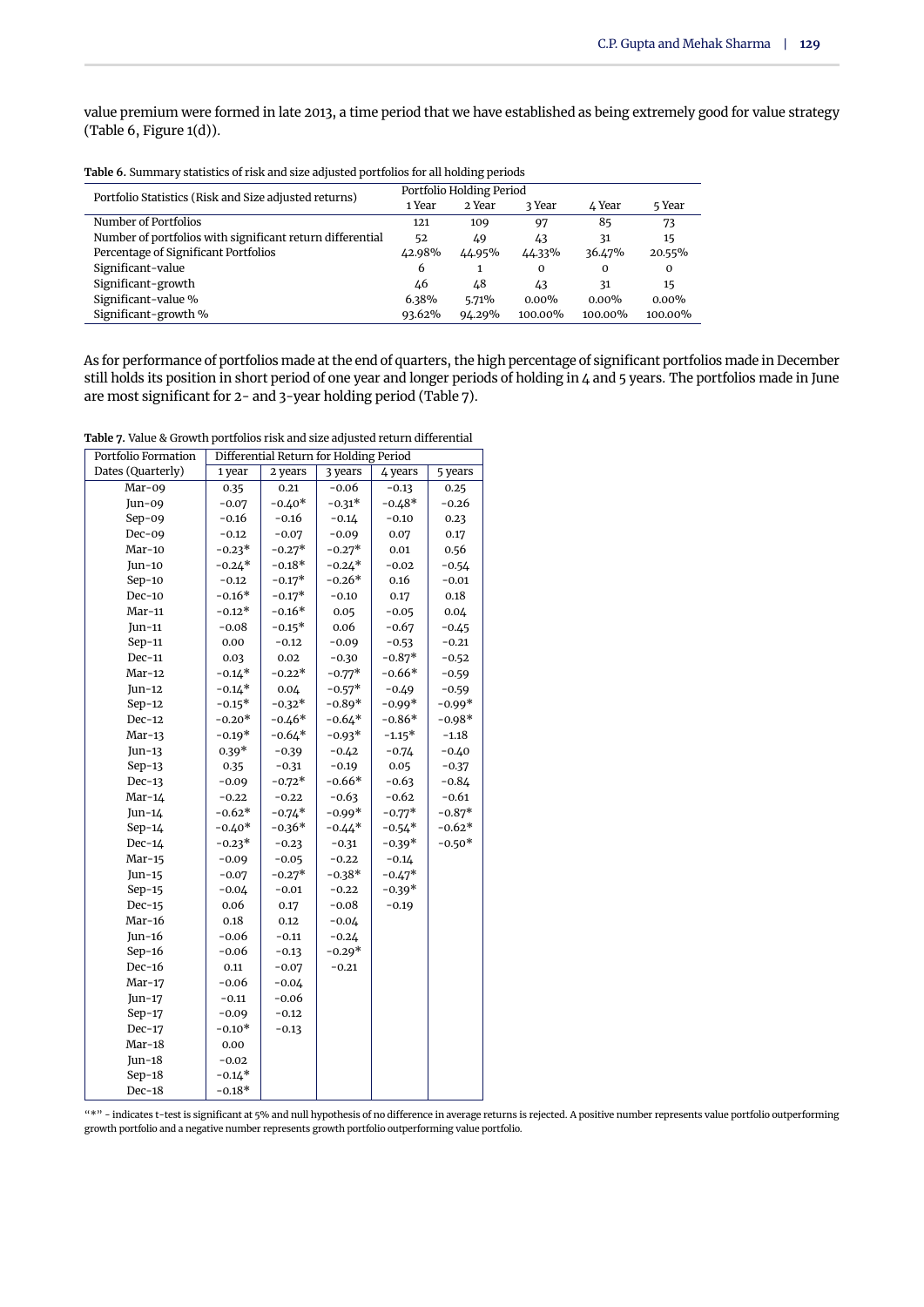# **5 Conclusion**

This study explores the dynamic behavior of the value anomaly in the Indian markets over the period - December 2008 – December 2019. We formed value portfolios and growth portfolios every quarter for different holding periods. The holding period for portfolios varied from a period of one year to five years, and the return differential amongst these portfolios was studied to capture the effect of time on the value anomaly in India. It is argued that these return differentials may be due to risk, and size of the underlying securities. Hence to filter out their effect, the returns were then controlled for systematic risk, and size of the stocks.

The results of portfolios with unadjusted returns show that significant return differential between the value portfolios and growth portfolios decrease with increase in holding period of these portfolios. 61.98% of one year holding portfolios exhibit a significant return differential. Whereas, this significant return differential is reduced to 39.73% for five year holding portfolios. Interestingly enough, out of these significant return differential portfolios, the percentage of value portfolios outperforming growth portfolios actually increase with increase in holding period. Only in 46.67% of the significant return differential portfolios, value portfolios outperform growth portfolios for one year holding period. This percentage almost doubles to 86.21% for the five-year holding period. This supports earlier literature that document sub optimal asset allocation of Indian markets and the tendency for investors to stick with continuation patterns of investment. The eventual increase in percentage of value significant portfolios is also expected as per literature as the investor takes time to revert to contrarian strategies in long term.

We also find the value portfolios formed from the end of 2012 to the end of 2013 showed significant and large outperformance over growth portfolios. This was a period of macroeconomic instability in India. This is in line with the prior studies which have observed a positive relationship between value premium and business recession periods [\(Guo et al.,](#page-9-33) [2009\)](#page-9-33).

Most Indian studies only explore performance of portfolios made in June or September. We study the behavior of portfolios formed at the end of all months and then focus on quarter end portfolios. We observe that value portfolio outperformance is stronger for March and December end formation dates. One of the reasons for outperformance of portfolios made in March can be attributed to the tax loss hypothesis, wherein investors sell off a relatively low performing stock to set off capital loss against other capital gains and hence potentially reduce taxes. This fact is more applicable in the context of small stocks [\(Ritter,](#page-9-34) [1988\)](#page-9-34). Since most of our value portfolios are made up of small stocks, this de-loading of small stocks can make the price differential between value and growth stocks more pronounced at March end. It means that value stocks are cheaper to purchase and hence provide a potentially better opportunity to make profits, especially at March end.

Value portfolio outperformance patterns observed for raw portfolio returns do not change significantly when returns are controlled for systematic risk(beta). These results support studies in literature which posit that beta fails to explain cross section of results in emerging economies like India [\(Saji,](#page-9-35) [2014\)](#page-9-35) The significant return differential portfolios still fall over time and value significant portfolios still increase over time. This is one of the major contributions of this study to literature as it highlights the uniqueness of Indian markets, where systematic risk is unable to explain neither the value anomaly nor a cross section of returns.

Controlling for size makes the value anomaly almost disappear, indicating that size has a role to play. It was found that value portfolios were predominantly composed of small size stocks, whereas growth portfolios were comprised of large stocks. These results find partial support literature. Value portfolios outside India also find dominance of small stocks in them but exhibit value premium even after adjustment for size [\(Lakonishok et al.,](#page-9-9) [1994\)](#page-9-9). But our study shows disappearance of value premium after adjustment for size in the Indian markets.

This research has significant implications for both academicians and practitioners. It highlights the unique features of the Indian markets and its impact on the value anomaly. Our findings show a direct link between value premium and long-term holding period of portfolios. The negligible effect of systematic risk but high sensitivity of returns to size deserves more exploration in the future. Further areas of research have been highlighted for future academic work. A link between distress risk and portfolio returns can be explored as the return of portfolios could be driven by fundamental factors. Also, the failure of systematic risk to explain the value anomaly in India indicates a behavioral finance linkage, as it seems that investors are willing to pay a premium for growth stocks which do not outperform value stocks.

Practitioners can use this study to optimize portfolio formation dates for trading strategies exploiting the value anomaly. They can also explore whether a small-value portfolio will outperform a large-growth portfolio on a larger scale than just a value – growth pair.

#### **References**

<span id="page-8-2"></span>Agarwal, V., Taffler, R., 2008. Does financial distress risk drive the momentum anomaly? Financial Management 37(3), 461–484.

<span id="page-8-1"></span>Agarwalla, S.K., Jacob, J., Varma, J.R., 2013-09(05). Four factor model in Indian equities market. Indian Institute of Management, Ahmedabad Working Paper .

<span id="page-8-4"></span><span id="page-8-3"></span>Arnott, R.D., Harvey, C.R., Kalesnik, V., Linnainmaa, J.T., 2020. Reports of value's death may be greatly exaggerated. SSRN . Bahl, B., 2006. Testing the fama and french three-factor model and its variants for the indian stock returns. SSRN 950899 .

<span id="page-8-0"></span>Ball, R., 1978. Anomalies in relationships between securities' yields and yield-surrogates. Journal of financial economics  $6(2-3), 103-126.$